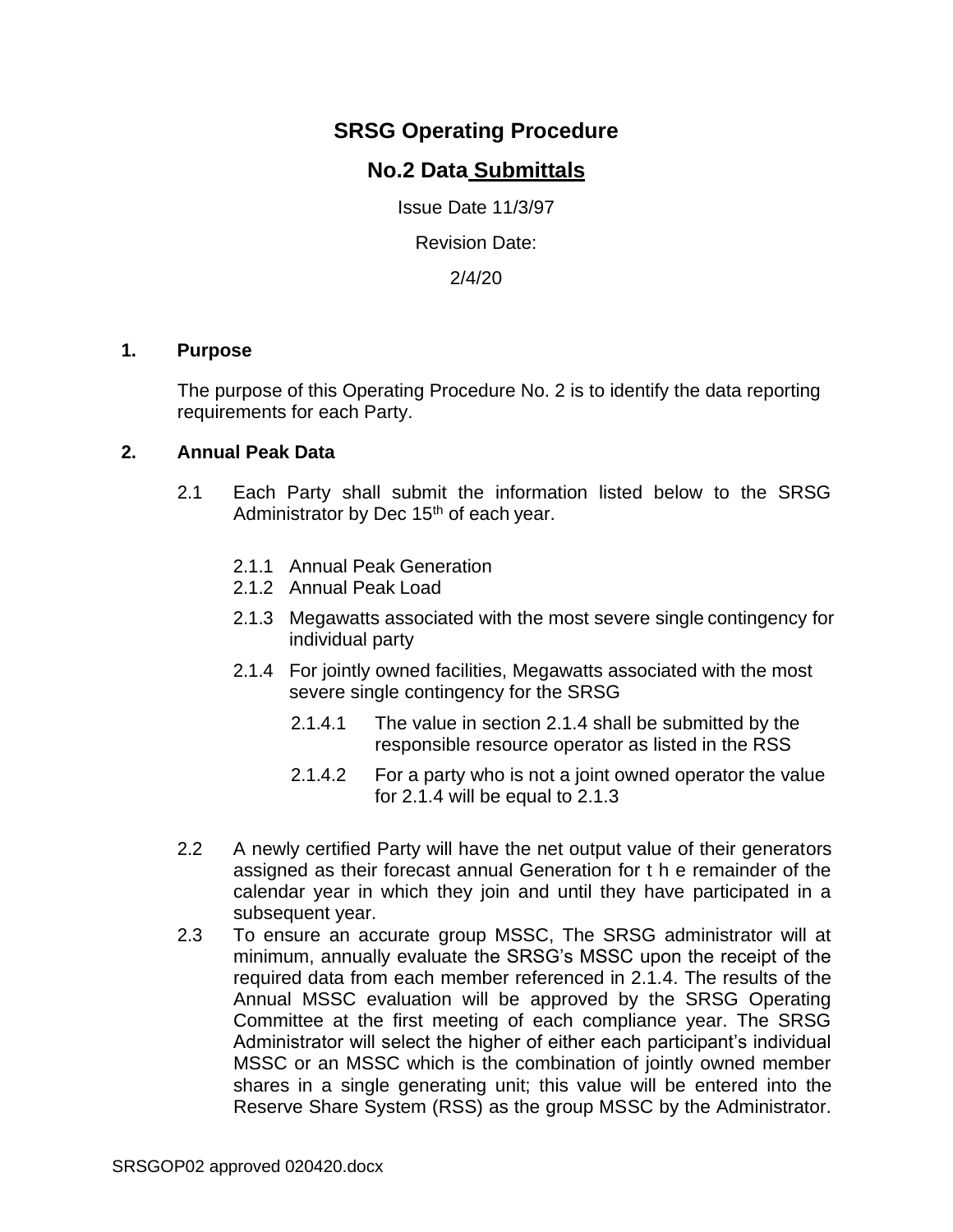Upon change of an individual member's MSSC, they will provide the updated information immediately to the SRSG Administrator, who will reevaluate the group MSSC and make any necessary changes in the RSS.

2.4 The Operating Committee will annually review the SRSG procedure of determining the SRSG's MSSC. The annual evaluation will take place at the 4th Quarter Operating Committee meeting of each compliance year.

### **3. Resource Qualification**

- 3.1 Each Party shall submit the information listed below to the Reserve Sharing System (RSS) as needed.
	- 3.1.1 Generator and other qualified resource test information
	- 3.1.2 Interruptible load/exports information
	- 3.1.3 Firm, on-demand, and contingent purchase information

### **4. Operating Forecast and Reserve Quotas**

- 4.1 Each Party shall submit the following forecast hourly data to the RSS.
	- 4.1.1 Generation
	- 4.1.2 Load
	- 4.1.3 Megawatts associated with most severe single contingency for individual party
	- 4.1.4 For jointly owned facilities, Megawatts associated with the most severe single contingency for the SRSG
		- 4.1.4.1 The value in section 4.1.4 shall be submitted by the responsible resource operator as listed in the RSS
		- 4.1.4.2 For a party who is not a joint owned operator the value for 4.1.4 will be equal to 4.1.3
- 4.2 Data shall be submitted by 1500 hours MST for every hour of the following day(s). The RSS will not prevent a member from submitting their data up to 7 days in advance.
- 4.3 After 1600 hours, the next day's forecast reserve quotas will be available from the RSS.
- 4.4 Forecast data shall default to the forecast annual peak value until a Party enters a forecast.

### **5. Actual Reserve Data**

5.1 Parties shall submit actual reserve information listed below to the RSS. Data shall be submitted each minute using EIDE format.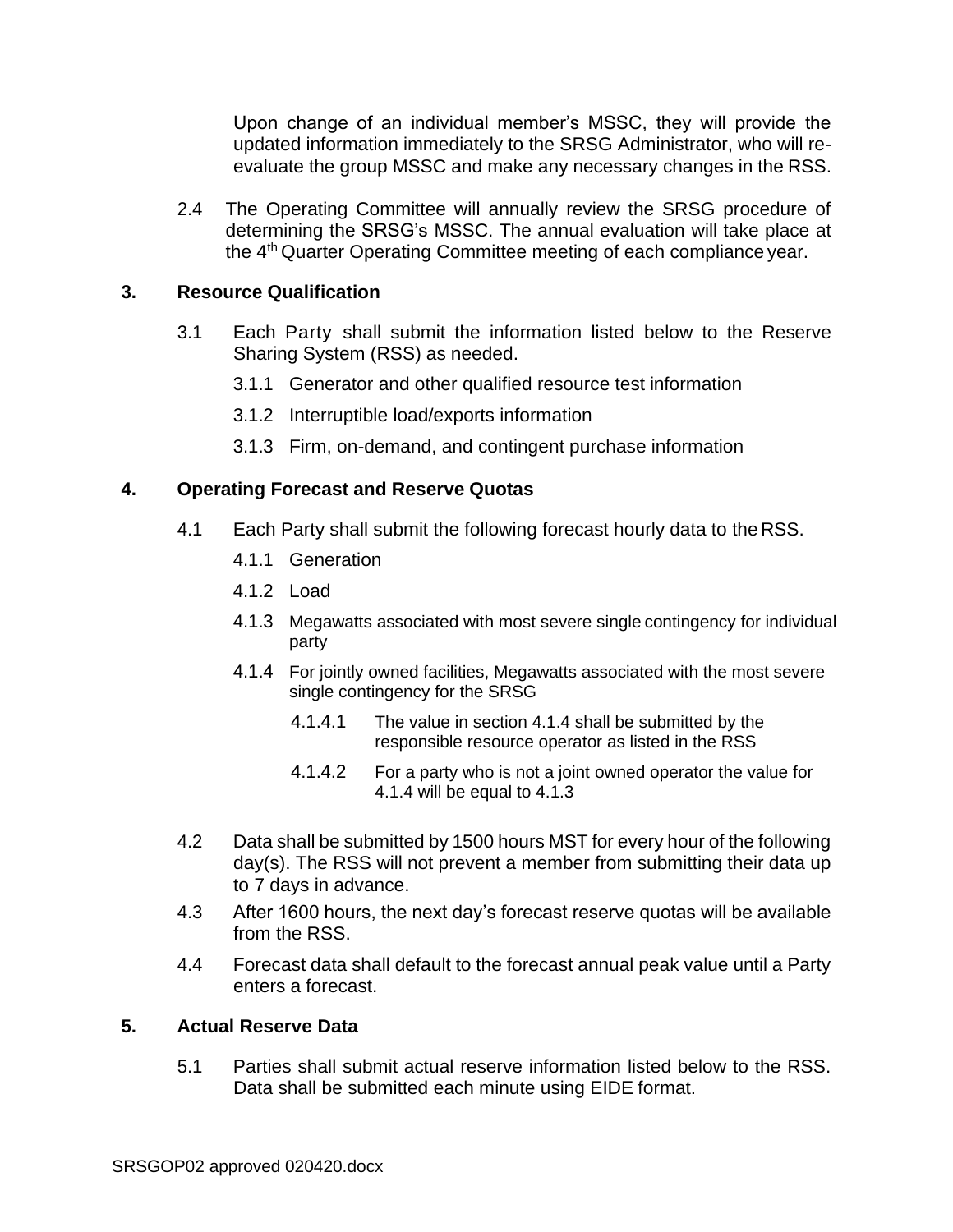- 5.1.1 Spinning reserve
- 5.1.2 Non-spinning reserve
- 5.2 The official quantity of spinning and non-spinning reserves used in penalty calculations is the hourly integrated value of spinning and nonspinning reserves carried.
- 5.3 In the event data submitted by a Party is inaccurate, corrections may be made by that Party within 120 hours. The data will be locked, and no changes will be accepted after 120 hours.
- 5.4 It is each Party's responsibility to ensure that the reserve data is accurately transmitted.

### **6. Actual Operating Data**

Each Party shall submit actual reserve information listed below to the RSS. Data shall be submitted each minute using EIDE format.

- 6.1.1 Generation
- 6.1.2 Load
- 6.1.3 Megawatts associated with most severe single contingency for individual party
- 6.1.4 For jointly owned facilities, Megawatts associated with the most severe single contingency for the SRSG
	- 6.1.4.1 The value in section 6.1.4 shall be submitted by the responsible resource operator as listed in the RSS
	- 6.1.4.2 For a party who is not a joint owned operator the value for 6.1.4 will be equal to 6.1.3
- 6.2 In the event data submitted by a Party is inaccurate, corrections may be made by that Party within 120 hours. The data will be locked, and no changes will be accepted after 120 hours.
- 6.3 It is each Party's responsibility to ensure that the reserve data is accurately transmitted.

### **7. Disturbance Event Data**

- 7.1 Each Party shall submit disturbance event data to the RSS at the time of the disturbance. If the operator of a jointly owned unit (JOU) is a Party, they shall submit the required data for all participants in that unit.
	- 7.1.1 Owner / operator
	- 7.1.2 Facility name
	- 7.1.3 Event date and time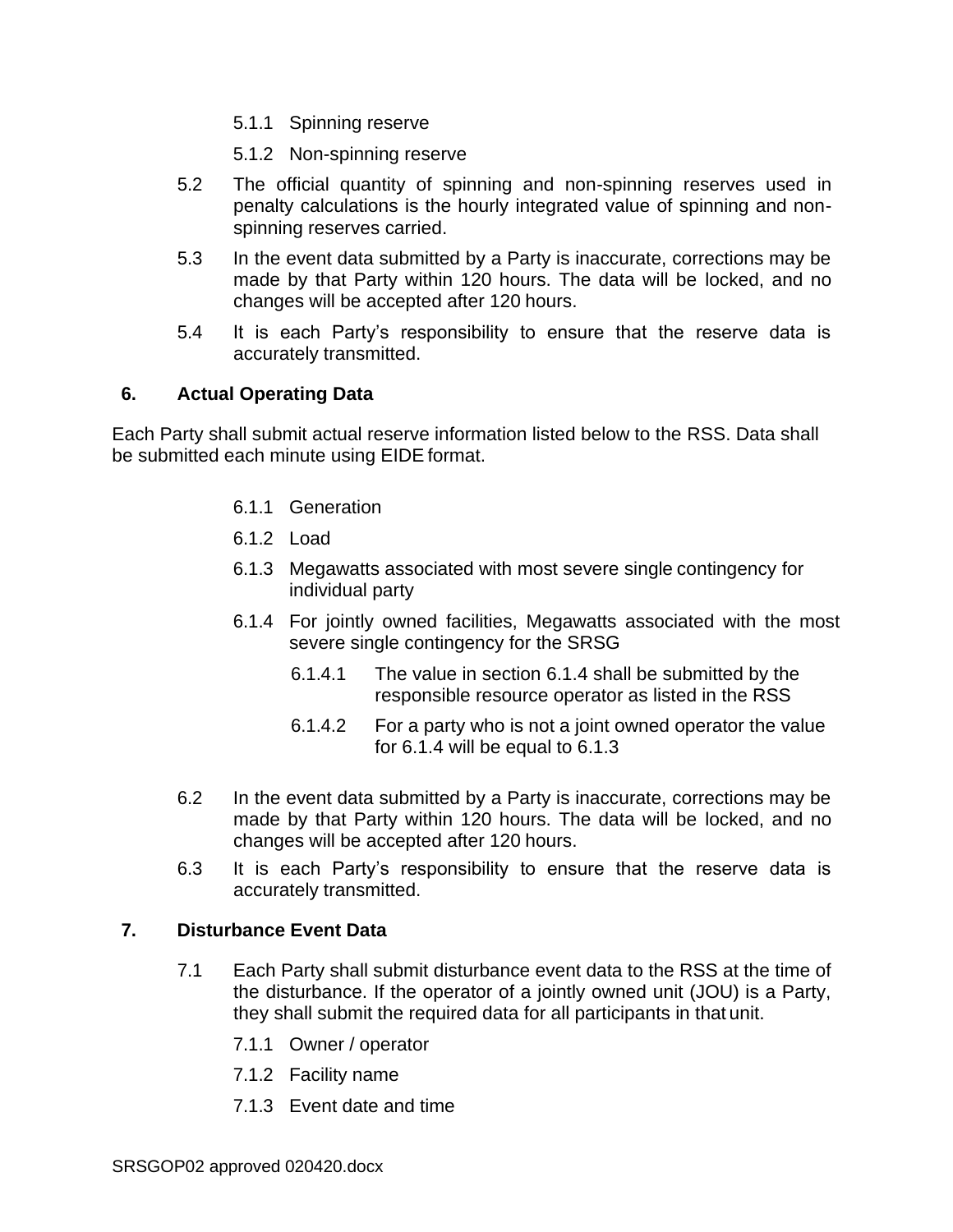- 7.1.4 Lost capacity (MW)
- 7.1.5 Total emergency assistance required

### **8. Default Assistance**

Each Party shall update its default emergency assistance request for each of its units, as required, in the RSS.

### **9. Transfer Path Data**

- 9.1 Each Party shall submit the data listed below to the RSS to reflect changes to previously defined points of delivery and points ofreceipt.
	- 9.1.1 Transfer path name
	- 9.1.2 Delivery capability (MW)
	- 9.1.3 Effective date/time
- 9.2 A Party desiring to add a new transfer path must receive approval from theOperating Committee.
- 9.3 A Party desiring to permanently change its participation in an existing transfer path must receive approval from the Operating Committee.
	- 9.3.1 The Party desiring the change shall submit a supporting data report to the SRSG Administrator a minimum of 15 days prior to the next scheduled Operating Committee meeting for consideration
	- 9.3.2 The report to the Operating Committee shall be written and shall accomplish the following:
		- 9.3.2.1 Include the reason for the change.
		- 9.3.2.2 Include justification for the change.
		- 9.3.2.3 Describe the desired outcome.
		- 9.3.2.4 Evaluate the modification's impact on the requesting Party and other Parties.
		- 9.3.2.5 Evaluate the modification's impact on the SRSG's WECC and NERC compliance.
		- 9.3.2.6 Describe all additional reporting requirements for the Administrator and other Parties.
	- 9.3.3 The Administrator shall coordinate with the SRSG Operating Committee Chair to include the request with supporting documentation in the meeting agenda packet.

## **10. Disturbance Reporting (NERC, WECC, SRSG)**